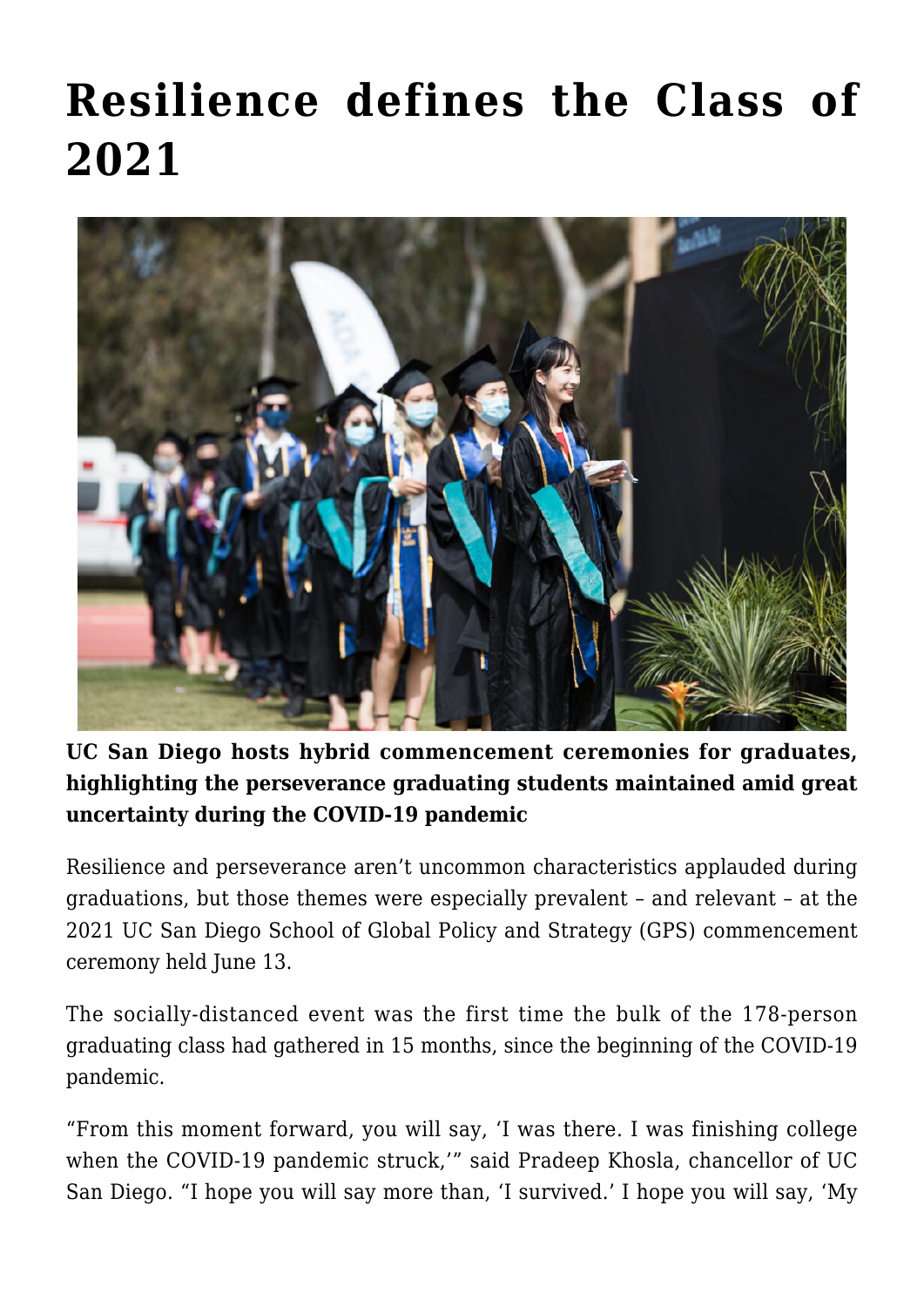time at UC San Diego changed me forever.'"

[This year's GPS graduation](https://commencement.ucsd.edu/pdf/programs/2021/GPS-Program-Schedule-6-13.pdf) was held both in person – with a number of safety protocols in place – as well as [livestreamed](http://commencement.ucsd.edu) to a virtual audience. Graduating students who were not able to attend the in-person event were also honored during the ceremony.

In pre-recorded messages, both Khosla and all-university speaker [Alicia Garza](https://ucsdnews.ucsd.edu/feature/alumna-alicia-garza-to-deliver-commencement-keynote), a UC San Diego alumna, principal at the Black Futures Lab and co-founder of the Black Lives Matter Global Network, acknowledged that our world is beginning to emerge from the pandemic – and how the collective experience has shaped us all forever.

"Graduates, we too are emerging, and we have the opportunity – and more than that, the responsibility – to reshape this world in a way that makes room for all of us," Garza said.



GPS Commencement 2021 GPS Dean Peter Cowhey spoke in person at the ceremony, noting this will be his last commencement as the dean of the school before his retirement.

"This pandemic and all the dramatic social and racial upheavals in our societies